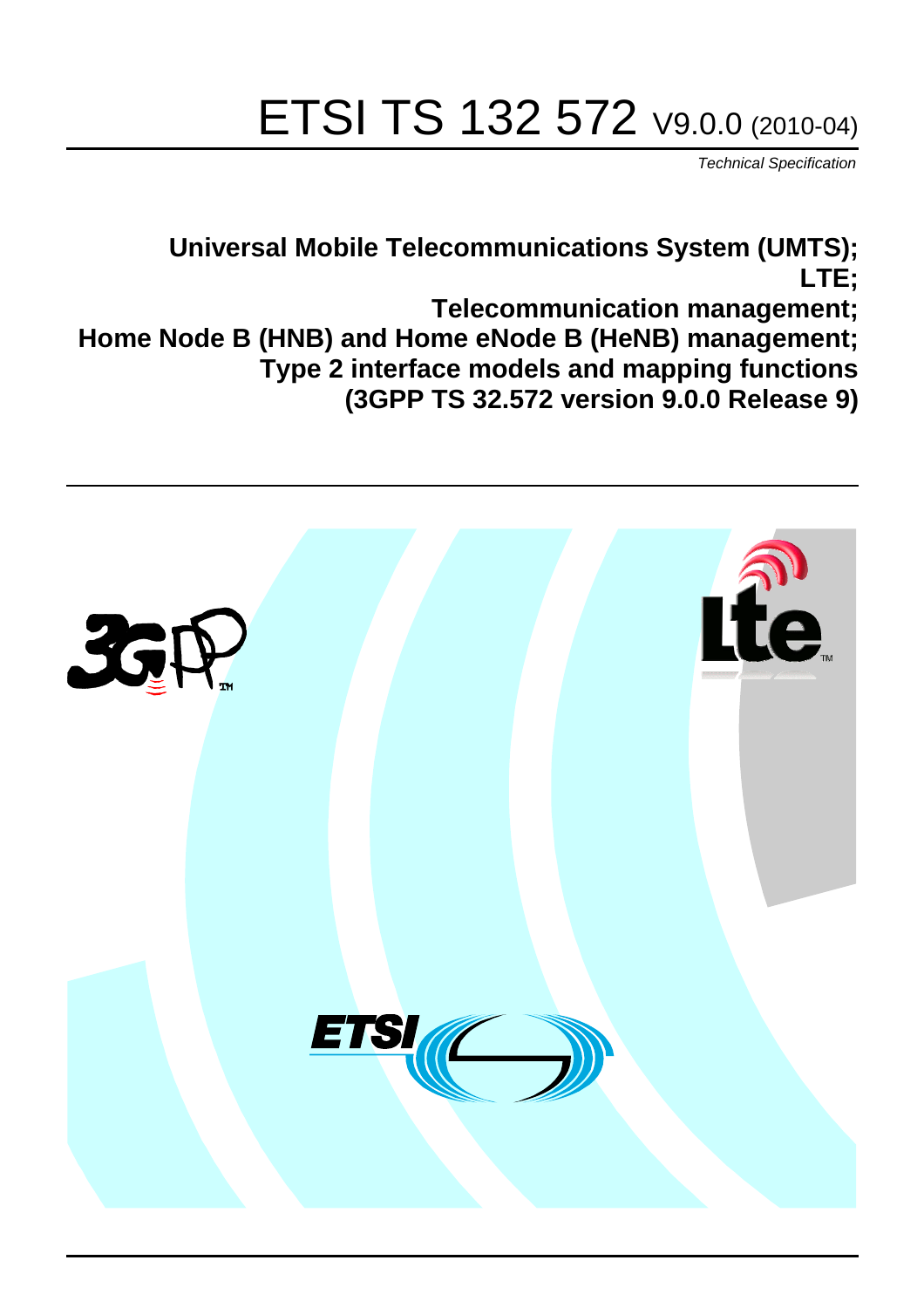Reference DTS/TSGS-0532572v900

> Keywords LTE, UMTS

#### *ETSI*

#### 650 Route des Lucioles F-06921 Sophia Antipolis Cedex - FRANCE

Tel.: +33 4 92 94 42 00 Fax: +33 4 93 65 47 16

Siret N° 348 623 562 00017 - NAF 742 C Association à but non lucratif enregistrée à la Sous-Préfecture de Grasse (06) N° 7803/88

#### *Important notice*

Individual copies of the present document can be downloaded from: [http://www.etsi.org](http://www.etsi.org/)

The present document may be made available in more than one electronic version or in print. In any case of existing or perceived difference in contents between such versions, the reference version is the Portable Document Format (PDF). In case of dispute, the reference shall be the printing on ETSI printers of the PDF version kept on a specific network drive within ETSI Secretariat.

Users of the present document should be aware that the document may be subject to revision or change of status. Information on the current status of this and other ETSI documents is available at <http://portal.etsi.org/tb/status/status.asp>

If you find errors in the present document, please send your comment to one of the following services: [http://portal.etsi.org/chaircor/ETSI\\_support.asp](http://portal.etsi.org/chaircor/ETSI_support.asp)

#### *Copyright Notification*

No part may be reproduced except as authorized by written permission. The copyright and the foregoing restriction extend to reproduction in all media.

> © European Telecommunications Standards Institute 2010. All rights reserved.

**DECT**TM, **PLUGTESTS**TM, **UMTS**TM, **TIPHON**TM, the TIPHON logo and the ETSI logo are Trade Marks of ETSI registered for the benefit of its Members.

**3GPP**TM is a Trade Mark of ETSI registered for the benefit of its Members and of the 3GPP Organizational Partners. **LTE**™ is a Trade Mark of ETSI currently being registered

for the benefit of its Members and of the 3GPP Organizational Partners.

**GSM**® and the GSM logo are Trade Marks registered and owned by the GSM Association.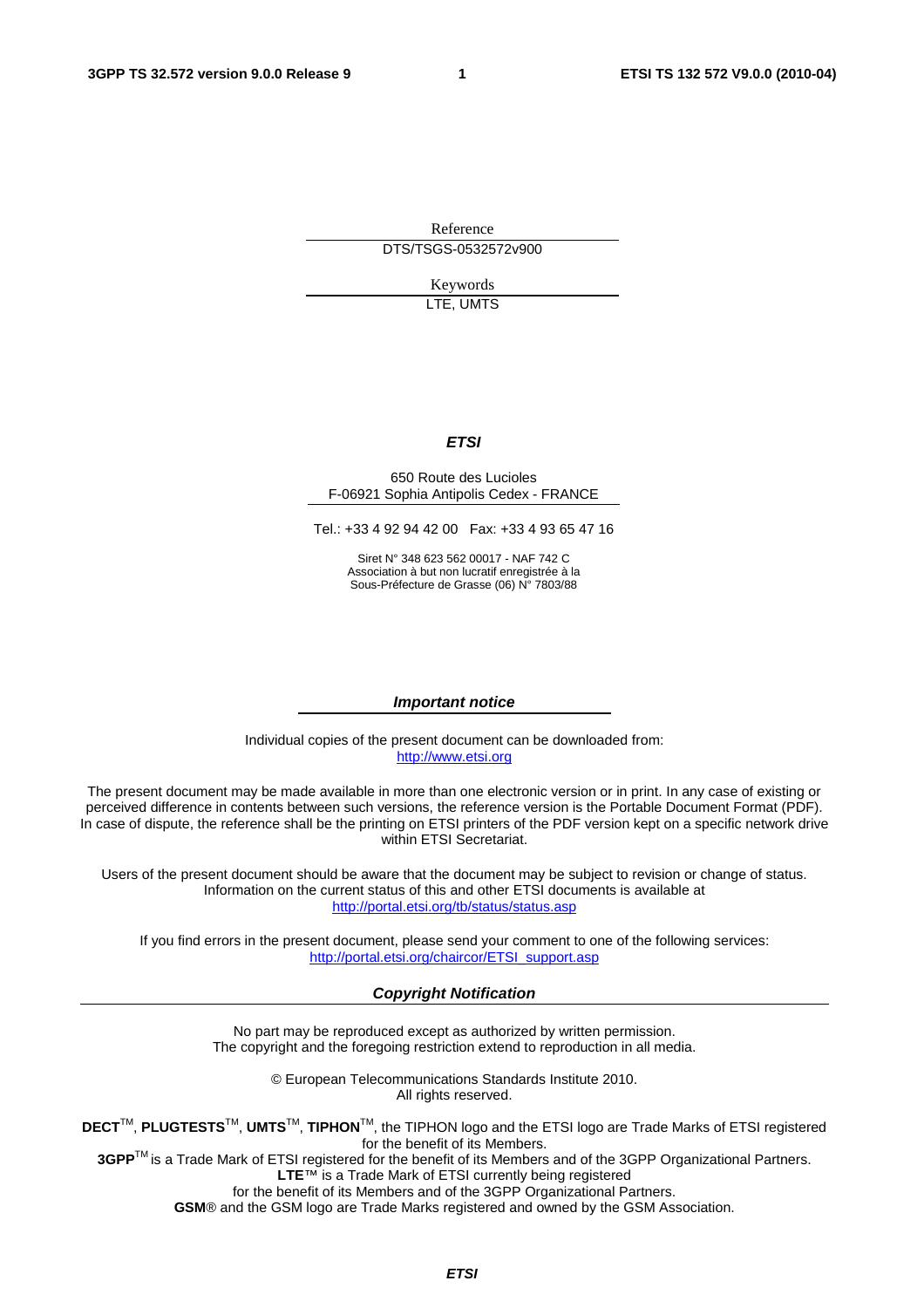### Intellectual Property Rights

IPRs essential or potentially essential to the present document may have been declared to ETSI. The information pertaining to these essential IPRs, if any, is publicly available for **ETSI members and non-members**, and can be found in ETSI SR 000 314: *"Intellectual Property Rights (IPRs); Essential, or potentially Essential, IPRs notified to ETSI in respect of ETSI standards"*, which is available from the ETSI Secretariat. Latest updates are available on the ETSI Web server [\(http://webapp.etsi.org/IPR/home.asp](http://webapp.etsi.org/IPR/home.asp)).

Pursuant to the ETSI IPR Policy, no investigation, including IPR searches, has been carried out by ETSI. No guarantee can be given as to the existence of other IPRs not referenced in ETSI SR 000 314 (or the updates on the ETSI Web server) which are, or may be, or may become, essential to the present document.

### Foreword

This Technical Specification (TS) has been produced by ETSI 3rd Generation Partnership Project (3GPP).

The present document may refer to technical specifications or reports using their 3GPP identities, UMTS identities or GSM identities. These should be interpreted as being references to the corresponding ETSI deliverables.

The cross reference between GSM, UMTS, 3GPP and ETSI identities can be found under [http://webapp.etsi.org/key/queryform.asp.](http://webapp.etsi.org/key/queryform.asp)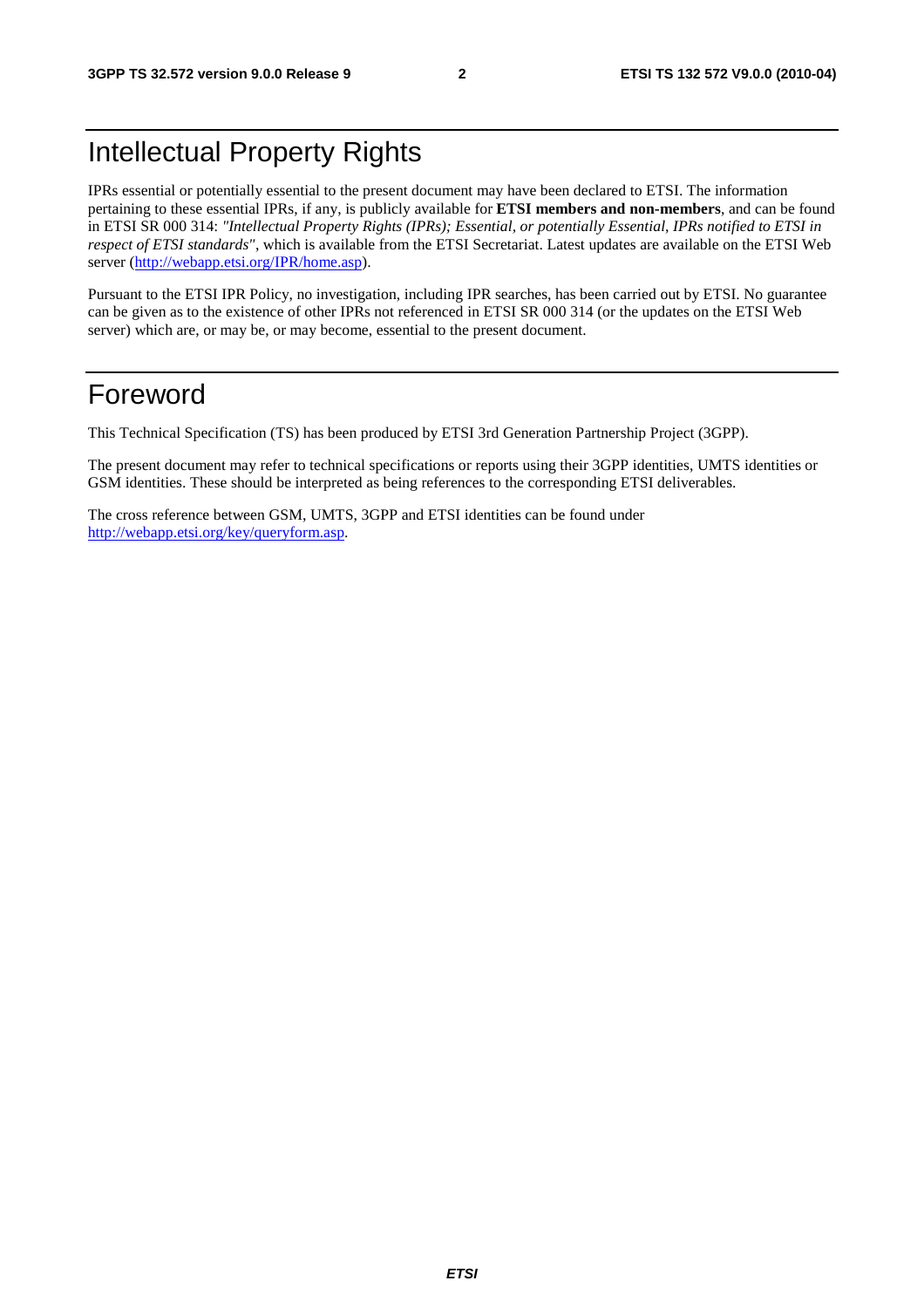$\mathbf{3}$ 

# Contents

| $\mathcal{D}_{\mathcal{L}}$                       |                               |  |  |  |  |  |
|---------------------------------------------------|-------------------------------|--|--|--|--|--|
| 3<br>3.1<br>3.2                                   |                               |  |  |  |  |  |
| $\overline{4}$<br>4.1<br>4.2                      |                               |  |  |  |  |  |
| 5                                                 |                               |  |  |  |  |  |
| 6                                                 |                               |  |  |  |  |  |
| 7<br>7.1<br>7.2<br>7.2.1<br>7.2.2<br>7.3<br>7.3.1 |                               |  |  |  |  |  |
|                                                   | <b>Annex A (informative):</b> |  |  |  |  |  |
|                                                   |                               |  |  |  |  |  |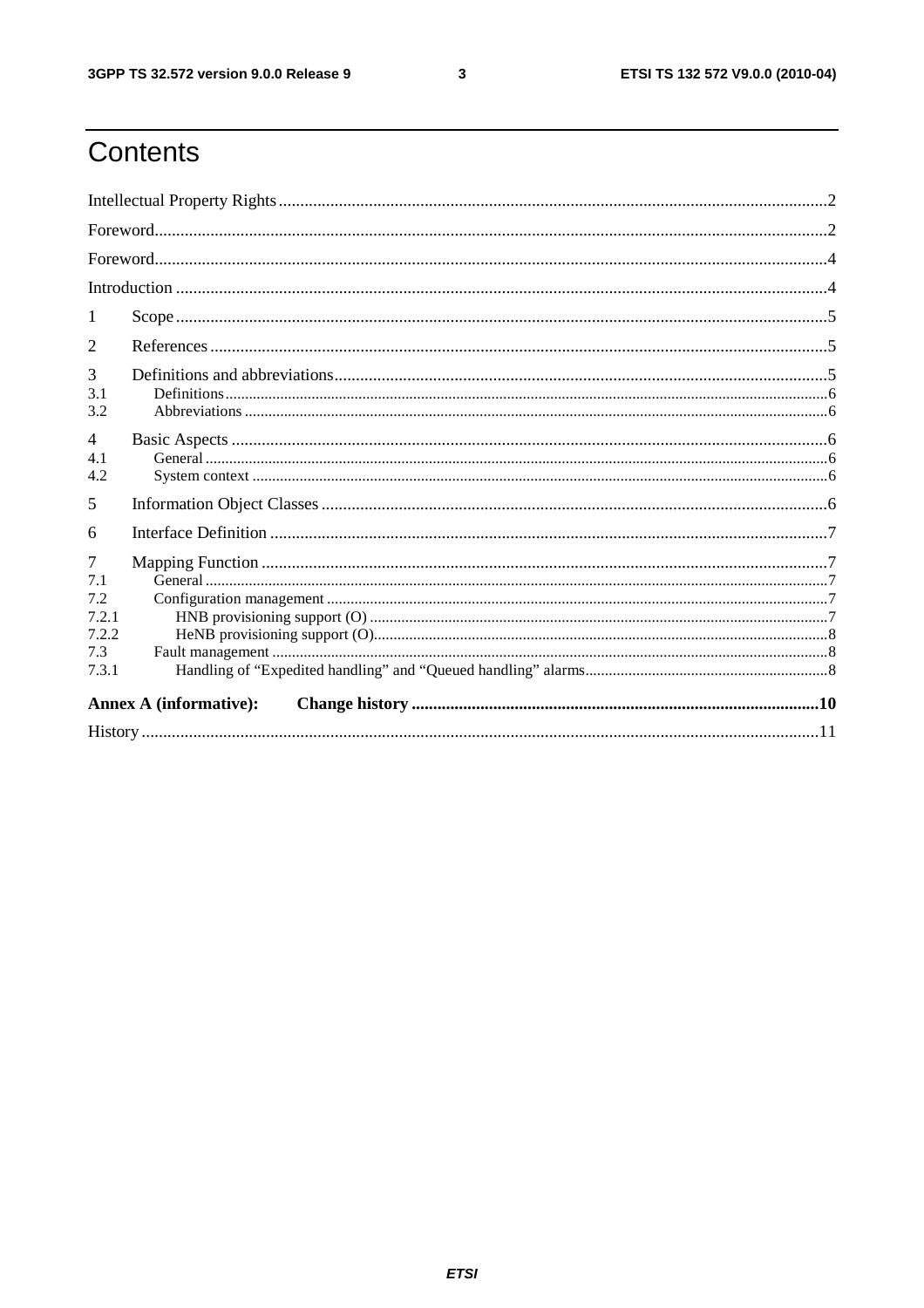### Foreword

This Technical Specification has been produced by the 3<sup>rd</sup> Generation Partnership Project (3GPP).

The contents of the present document are subject to continuing work within the TSG and may change following formal TSG approval. Should the TSG modify the contents of the present document, it will be re-released by the TSG with an identifying change of release date and an increase in version number as follows:

Version x.y.z

where:

- x the first digit:
	- 1 presented to TSG for information;
	- 2 presented to TSG for approval;
	- 3 or greater indicates TSG approved document under change control.
- y the second digit is incremented for all changes of substance, i.e. technical enhancements, corrections, updates, etc.
- z the third digit is incremented when editorial only changes have been incorporated in the document.

### Introduction

The present document is part of a TS-family covering the 3<sup>rd</sup> Generation Partnership Project Technical Specification Group Services and System Aspects, Telecommunication management; as identified below:

- 32.571 "Telecommunication management; Home Node B (HNB) and Home eNode B (HeNB) management; Type 2 interface concepts and requirements"
- **32.572: "Telecommunication management; Home Node B (HNB) and Home eNode B (HeNB) management; Type 2 interface models and mapping functions"**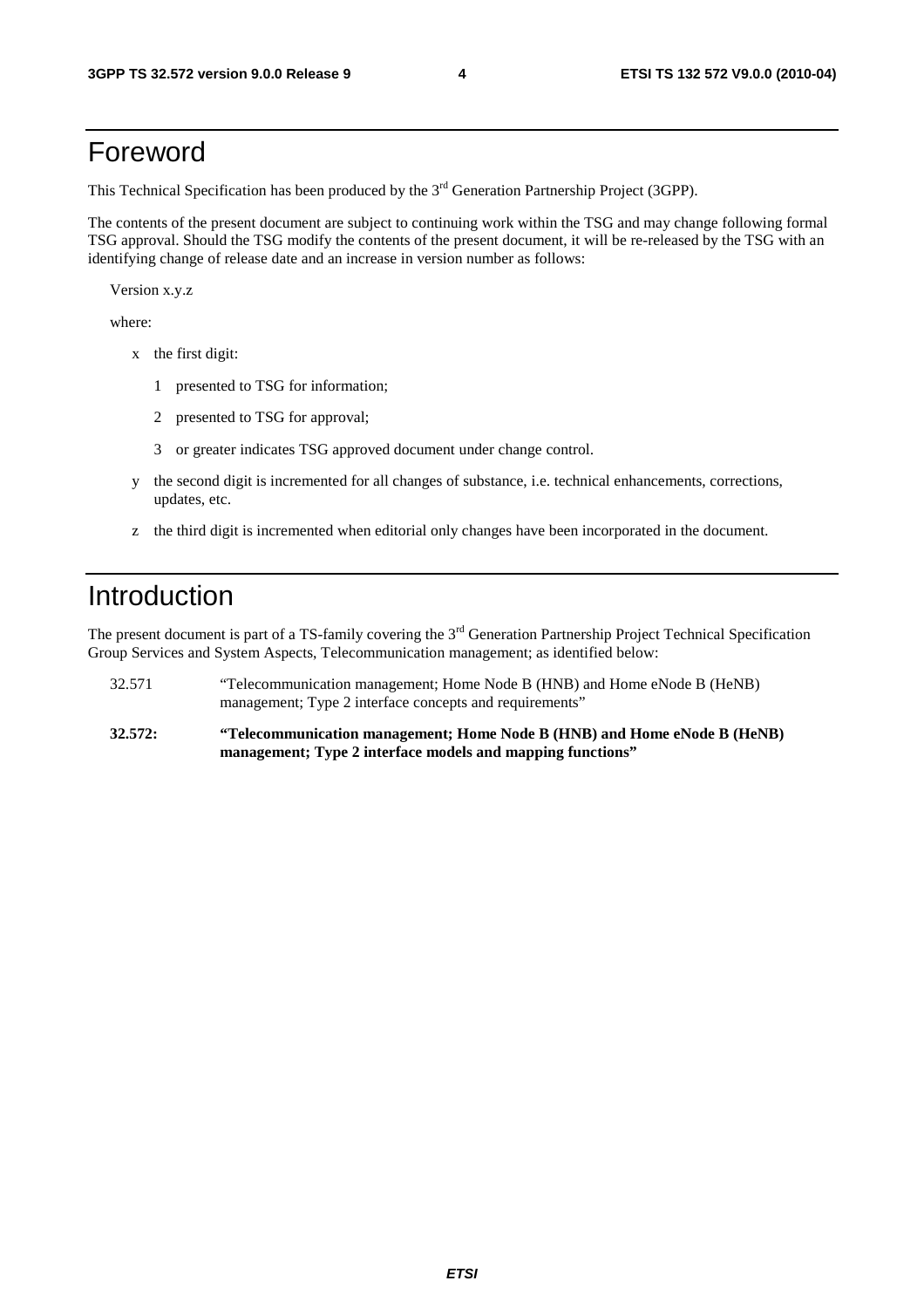### 1 Scope

The present document describes requirements and concepts including architecture supporting Home NB and Home eNB OAM&P for interface Type 2.

### 2 References

The following documents contain provisions which, through reference in this text, constitute provisions of the present document.

- References are either specific (identified by date of publication, edition number, version number, etc.) or non-specific.
- For a specific reference, subsequent revisions do not apply.
- For a non-specific reference, the latest version applies. In the case of a reference to a 3GPP document (including a GSM document), a non-specific reference implicitly refers to the latest version of that document *in the same Release as the present document*.
- [1] 3GPP TR 21.905: "Vocabulary for 3GPP Specifications".
- [2] 3GPP TS 32.101: "Telecommunication management; Principles and high level requirements".
- [3] 3GPP TS 32.102: "Telecommunication management; Architecture".
- [4] 3GPP TS 32.622: "Generic network resources Integration Reference Point (IRP); Network Resource Model (NRM)".
- [5] 3GPP TS 32.583 Procedure flows for Type 1 interface HNB to HMS
- [6] 3GPP TS 32.602 Basic CM Integration Reference Point (IRP); Information Service (IS)
- [7] 3GPP TS 32.602 Bulk CM Integration Reference Point (IRP); Information Service (IS)
- [8] 3GPP TS 32.593 Procedure flows for Type 1 interface HeNB to HeNB Management System
- [9] 3GPP TS 32.584 XML definitions for Type 1 interface HNB to HNB Management System
- [10] 3GPP TS 32.594 XML definitions for Type 1 interface HeNB to HeNB Management System
- [11] 3GPP TS 32.111-2: "Telecommunication management; Fault Management; Part 2: Alarm Integration Reference Point (IRP): Information Service (IS)"
- [12] 3GPP TS 32.582: "Telecommunications management; Home Node B (HNB) Operations, Administration, Maintenance and Provisioning (OAM&P); Information model for Type 1 interface HNB to HNB Management System (HMS)".
- [13] 3GPP TS 32.342 File Transfer (FT) Integration Reference Point (IRP): Information Service (IS)
- [14] 3GPP TS 32.772 Home Node B Subsystem (HNS); Network Resource Model (NRM); Integration Reference Point (IRP); Information Service (IS)

### 3 Definitions and abbreviations

For the purposes of this document, the terms and definitions given in TS 21.905 [1], TS 32.101 [2] and TS 32.102 [3] and in the following sub-clause 3.1 apply. Same term may be defined in different documents. The precedence rule, applicable to this document, is in the order of: this document, TS 32.101 [2], TS 32.102 [3], TS 21.905 [1].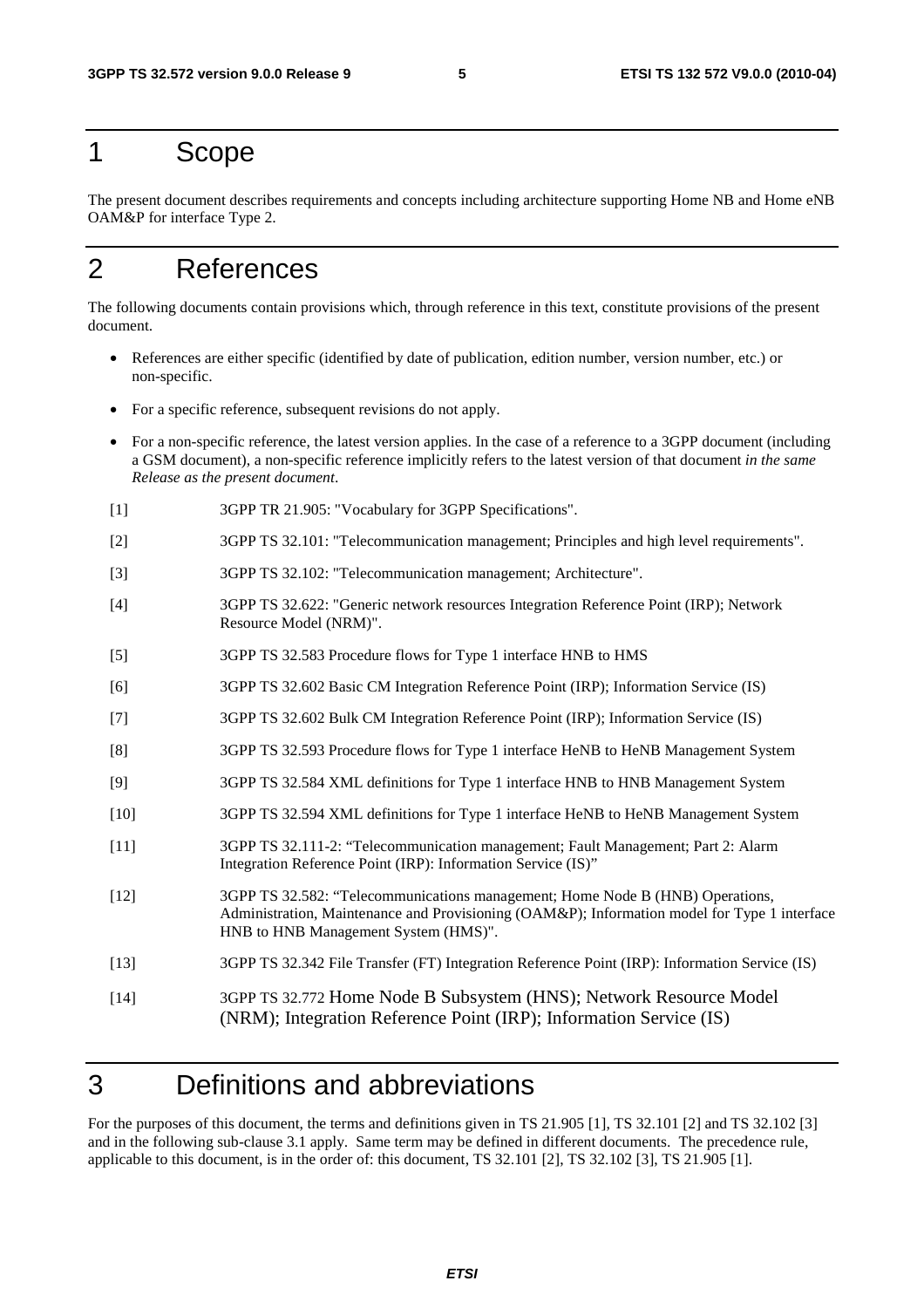### 3.1 Definitions

There is no additional definition defined in this subclause.

### 3.2 Abbreviations

For the purposes of the present document, the following abbreviations apply:

| FT          | <b>File Transfer</b>               |
|-------------|------------------------------------|
| <b>HNB</b>  | Home Node B                        |
| <b>HeNB</b> | Home eNode B                       |
| <b>HMS</b>  | <b>HNB Management System</b>       |
| <b>HeMS</b> | <b>HeNB</b> Management System      |
| <b>HNS</b>  | Home Node B Subsystem              |
| <b>IOCs</b> | <b>Information Object Classes</b>  |
| <b>IRP</b>  | <b>Integration Reference Point</b> |
| <b>NRM</b>  | Network Resource Model             |

### 4 Basic Aspects

### 4.1 General

### 4.2 System context

The general definition of the System Context for the present IRP is found in 3GPP TS 32.150 [1] subclause 4.7. Only System Context A applies to this document. In addition, the IRP(s) relevant to the present document are shown.



#### **Figure 1: System Context**

# 5 Information Object Classes

This specification does not define its own classes. It uses those defined in Home Node B Subsystem (HNS) [14].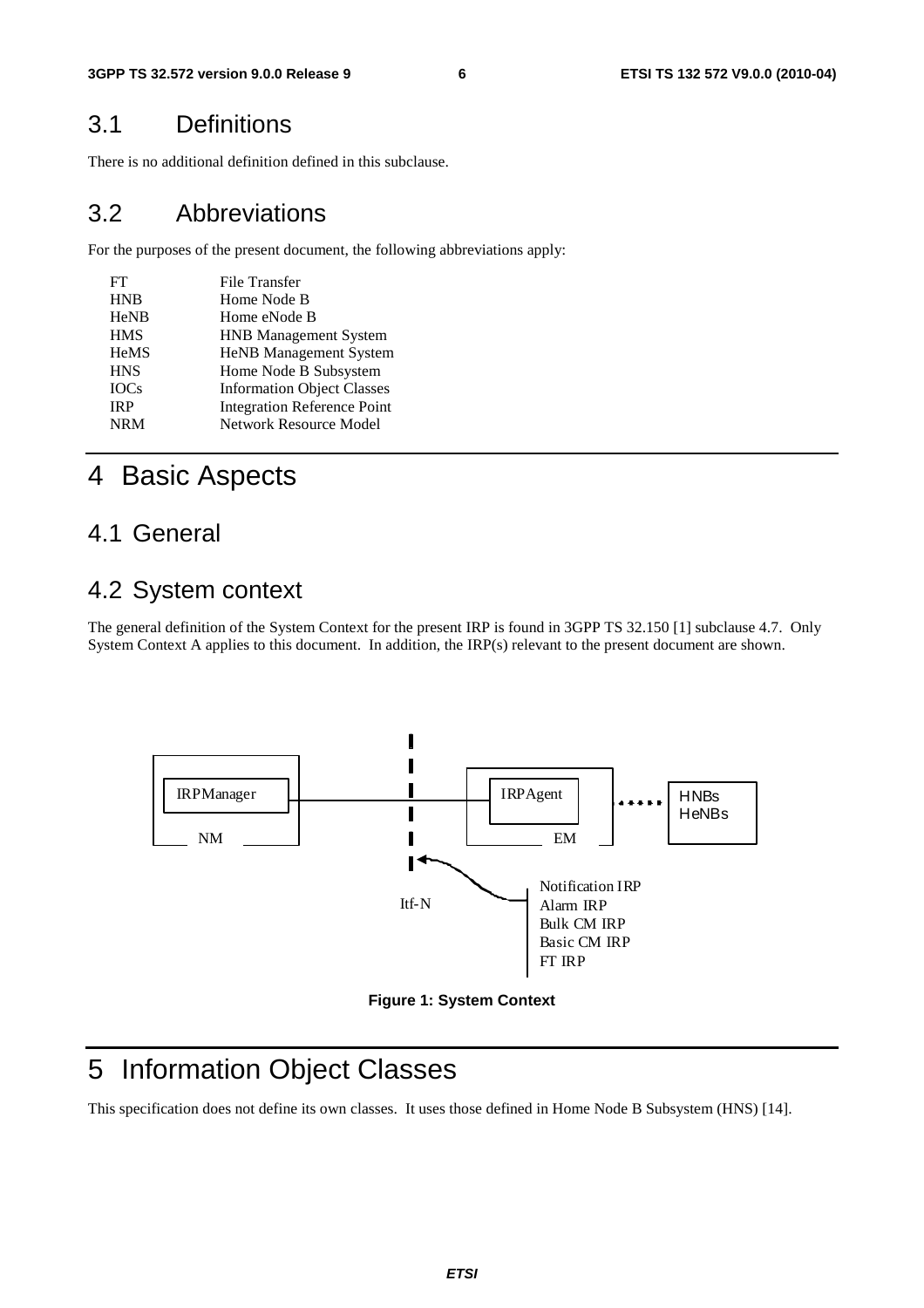## 6 Interface Definition

This document does not define its own Interface definition. It re-uses Alarm IRP [11], FT IRP [13], Basic CM IRP [6] and Bulk CM IRP [7].

### 7 Mapping Function

- 7.1 General
- 7.2 Configuration management
- 7.2.1 HNB provisioning support (O)

This subclause applies to HNB case.



IRPManager needs to create an HNBProfile instance. Before doing so, IRPManager

- For subsequent contracts and spent contracts on the subsequent contracts on the state of the state of the state of the instance crease of a not created success esponse means: been created and the instance created and the i autogenera<br>Autogenera<br>By the HMS<br>Start CIRP\_ex<br>bute use<br>IS creating<br>Only of [7]<br>ager rece<br>Creating<br>an includer rece by the HMS<br>
doing so, I<br>
d to by the t<br>
s this datase<br>
cIRP\_exten<br>
bute userI<br>
IS create<br>
n) of [7]..<br>
ager recept<br>
Creation<br>
an include<br>
ager receptic by the HMS<br>BProfile instance. Before doing so<br>ormation that will be referred to by the<br>ation. IRPManager names this datame shall contain the specificIRP\_ext<br>se 4.2.2 of [9].<br>ibute criterion and attribute use<br>nstance using a) Creates a dataset holding information that will be referred to by the to-be-created HNBProfile.configuration. IRPManager names this dataset using the File Naming Convention of Annex A of [13]. The file name shall contain the specificIRP\_extension field which is set to "HNB". The file schema is defined in subclause 4.2.2 of [9].
- b) Prepares the value of the attribute criterion and attribute userLabel of the to-be-created HNBProfile.
- c) Creates the HNBProfile instance using Basic CM IRP IS createMO of [6] or using Bulk CM IRP IS BulkCmCreateMo (Create MO Sub-operation) of [7]..

In case Basic CM IRP is used for the instance creation, IRPManager reception of:

- <sup>A</sup>createMO positive response or a notifyObjectCreation means:
	- The instance has been created successfully;
- > A createMO negative response means:
	- The instance has not been created and the response can include the failure reason.

In case Bulk CM IRP is used for the instance creation, IRPManager reception of: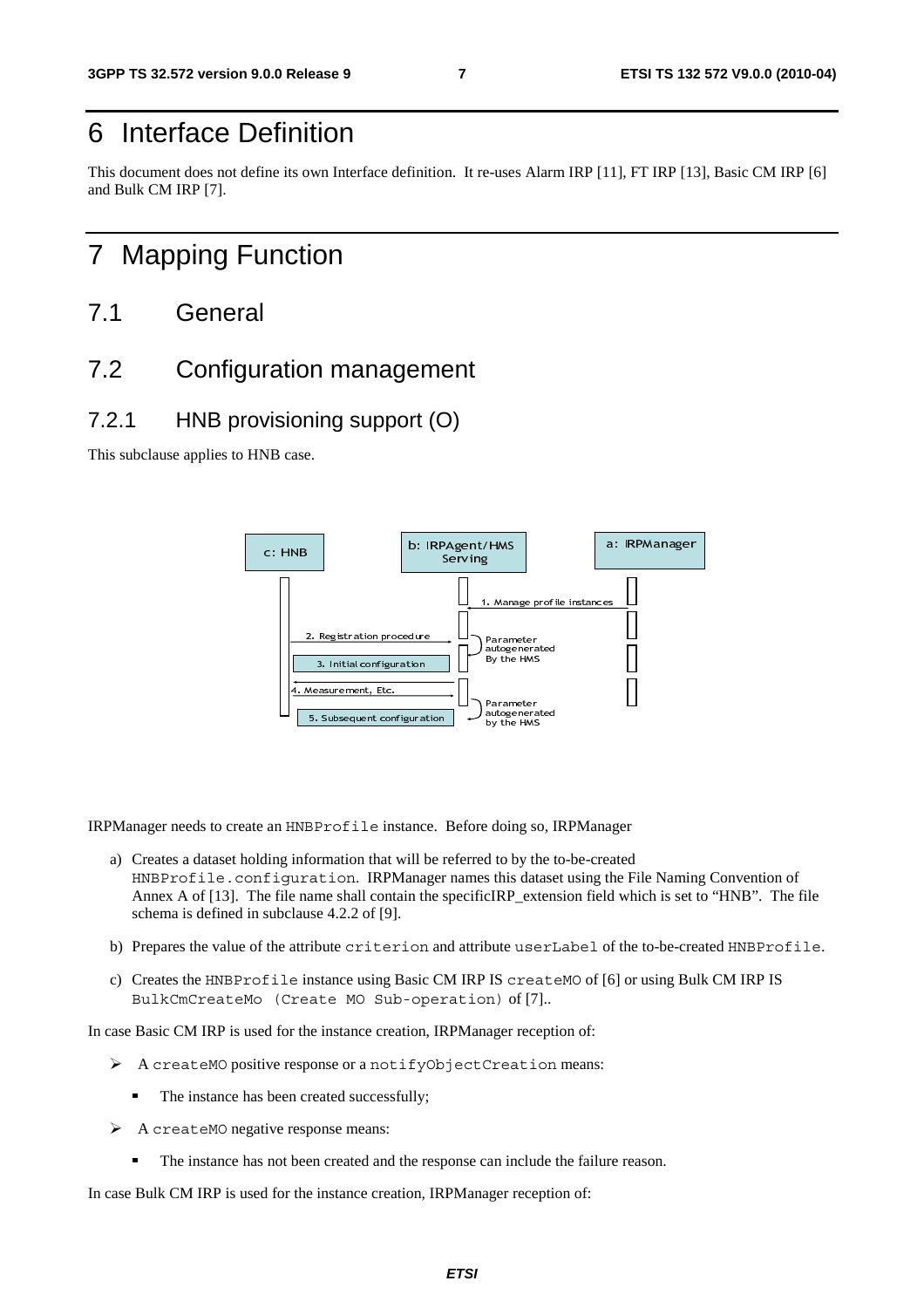- > AnotifyObjectCreation means:
	- The instance has been created successfully;

It is noted that in case Bulk CM IRP is used for the instance creation, the BulkCMIRP can record the outcome of the instance creation attempt in the session log. The IRPManager can obtain the session log (see clause 7.3.6 of [7]) if it wants to determine if the instance is created successfully or not.

The above description is part of interaction 1.

IRPManager should not remove the dataset referred to by HNBProfile.configuration as long as the HNBProfile instance exists. This is because an IRPAgent may not make a local copy of the dataset during HNBProfile instance creation and therefore needs to read the dataset during the HNB registration.

IRPManager should not modify the dataset referred to by HNBProfile.configuration as long as the HNBProfile instance exists. This is to guarantee an IRPAgent behaviour that is independent of the IRPAgent implemention choices, such as:

- 1. IRPAgent creates its local copy of the dataset when the HNBProfile is in existence and uses the local copy during HNB registration;
- 2. IRPAgent does not make a local copy of the dataset but reads the dataset during HNB registration.

Interaction 2 is the interactions 5.1, 5.2, 5.3, 5.4, 5.3-bis and 5.4-bis of Clause 5.2.1 of [5].

Via interaction 5.1 (see Clause 5.2.1 of [5]), HNB informs IRPAgent- Serving HMS of the HNB location, the HNB ID, etc, called (in the context of this document) the registration information.

IRPAgent- Serving HMS identifies a stored HNBProfile.criterion that corresponds to the registration information. It then identifies the corresponding HNBProfile.configuration.

In case IRPAgent- Serving HMS identifies more than one stored HNBProfile.criterion that corresponds to the registration information. It then identifies the corresponding HNBProfile.configuration, IRPAgent- Serving HMS would decide which HNBProfile.configuration would be used.

Via interaction 5.3 or 5.4-bis (see Clause 5.2.1 of [5]), IRPAgent – Serving HMS configures the HNB using the identified HNBProfile.configuration.

### 7.2.2 HeNB provisioning support (O)

This subclause applies to HeNB case.

This subclause is identical to 7.2.1 except:

- 'HNB' is replaced by 'HeNB'
- 'HMS' is replaced by 'HeMS'
- References [5] and [9] are replaced by [8] and [10].

### 7.3 Fault management

### 7.3.1 Handling of "Expedited handling" and "Queued handling" alarms

HNB raises alarms of various categories, two of which are called "Expedited handling" and "Queued handling". HNB uses TR-069 RPC Methods to send the "Expedited handling" and "Queue handling" categories of alarms (see Clause 6.2.4 of [12]). HNB does not use TR-069 RPC Methods to send other categories of alarms.

On reception of the HNB alarms sent by TR-069 RPC Methods, the mapping function (F) shall process the alarm and decide if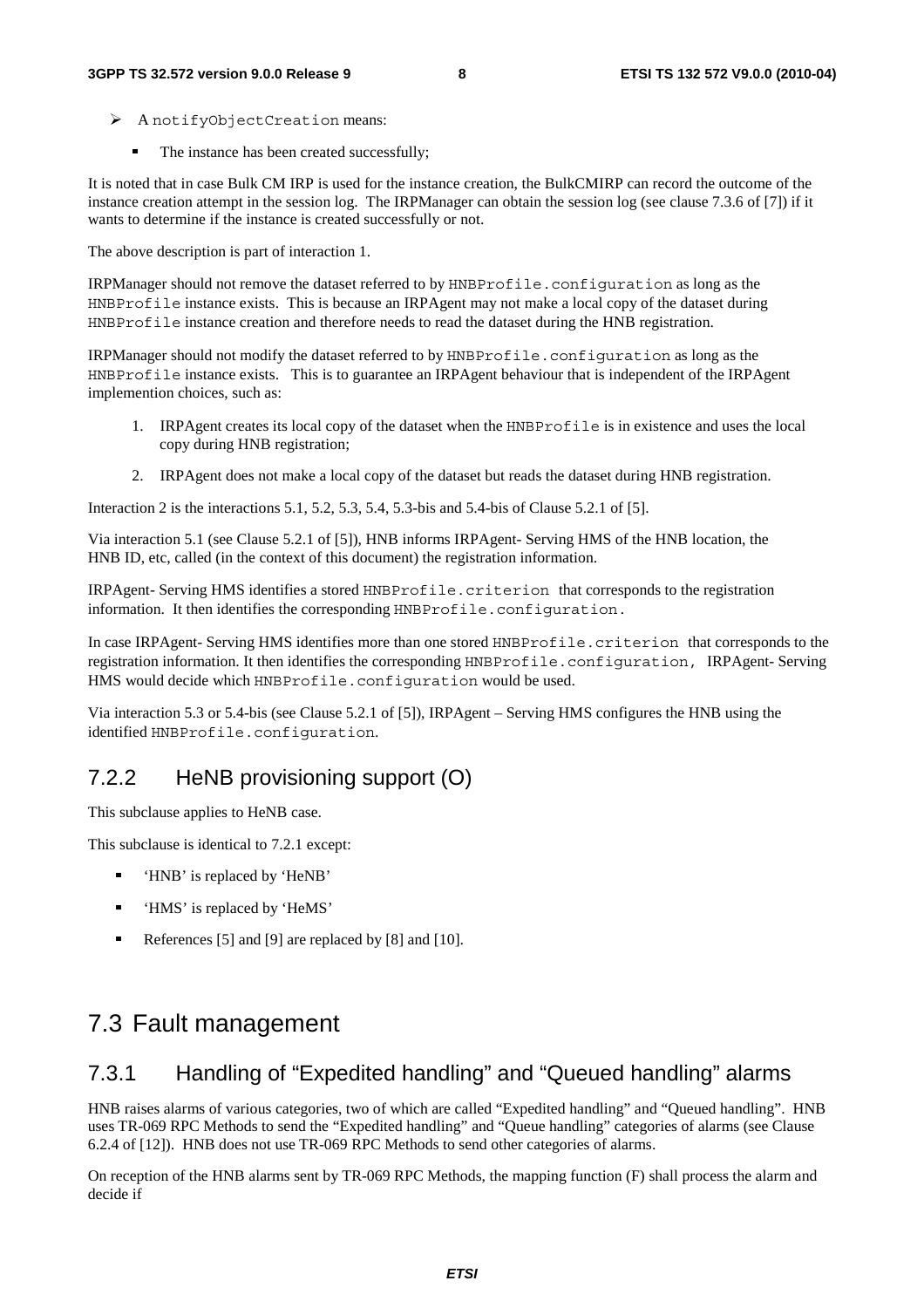- a) There exists no AlarmInformation [11] in AlarmList [11] corresponding to the newly received alarm or
- b) There exists an AlarmInformation in AlarmList corresponding to the newly received alarm. There is a difference in value of perceivedSeverity of the newly received alarm and that of the corresponding AlarmInformation and the former value is not Cleared.
- c) There exists an AlarmInformation in AlarmList corresponding to the newly received alarm. There is a difference in value of perceivedSeverity of the newly received alarm and that of the corresponding AlarmInformation and the former value is Cleared.

In case of a), a new AlarmInformation is added in the AlarmList. The IRPManager, who has a subscription with NotificationIRP, is notified via notifyNewAlarm if the added AlarmInformation satisfies the subscription filter constraint.

In case of b), the corresponding AlarmInformation perceivedSeverity is changed. The IRPManager, who has a subscription with NotificationIRP, is notified via notifyChangedAlarm if the subject AlarmInformation satisfies the subscription filter constraint.

In case of c), the corresponding AlarmInformation is removed from the AlarmList if it has been acknowledged; else its perceivedSeverity is changed to Cleared. The IRPManager, who has a subscription with NotificationIRP, is notified via notifyClearedAlarm if the subject AlarmInformation satisfies the subscription filter constraint.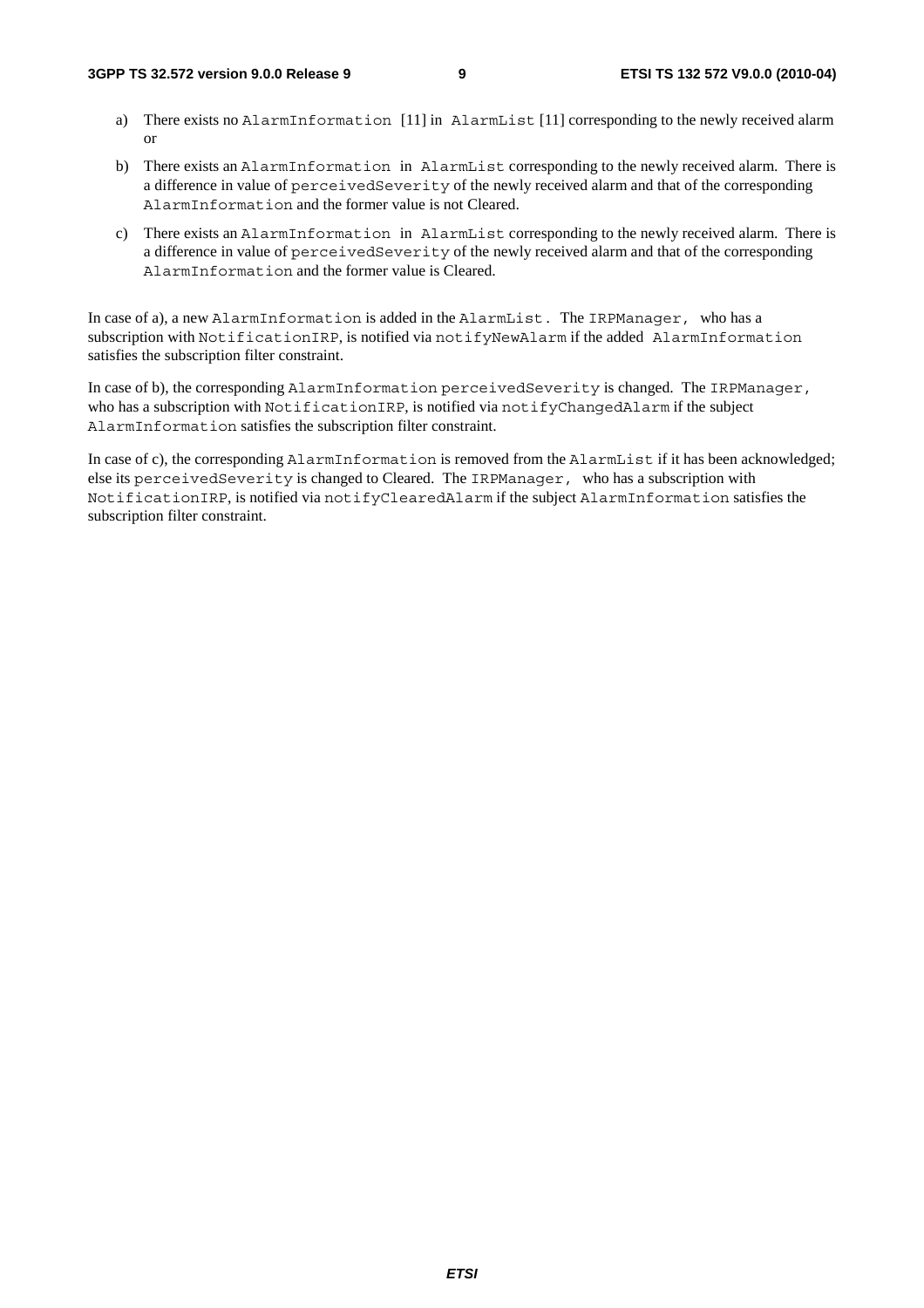# Annex A (informative): Change history

| <b>Change history</b> |               |             |            |        |                                                   |            |            |  |
|-----------------------|---------------|-------------|------------|--------|---------------------------------------------------|------------|------------|--|
| <b>Date</b>           | <b>TSG#</b>   | 'TSG Doc.   | <b>ICR</b> |        | <b>Rev Subject/Comment</b>                        | <b>Old</b> | <b>New</b> |  |
| 2010-03               | <b>ISA#47</b> | SP-100056 - |            | $\sim$ | I Presentation to SA for information and approval | .          | .0.0       |  |
| 201-03                | $- -$         | $- -$       | $- -$      | $\sim$ | Publication of SA approved version                | .0.0       | 9.0.0      |  |